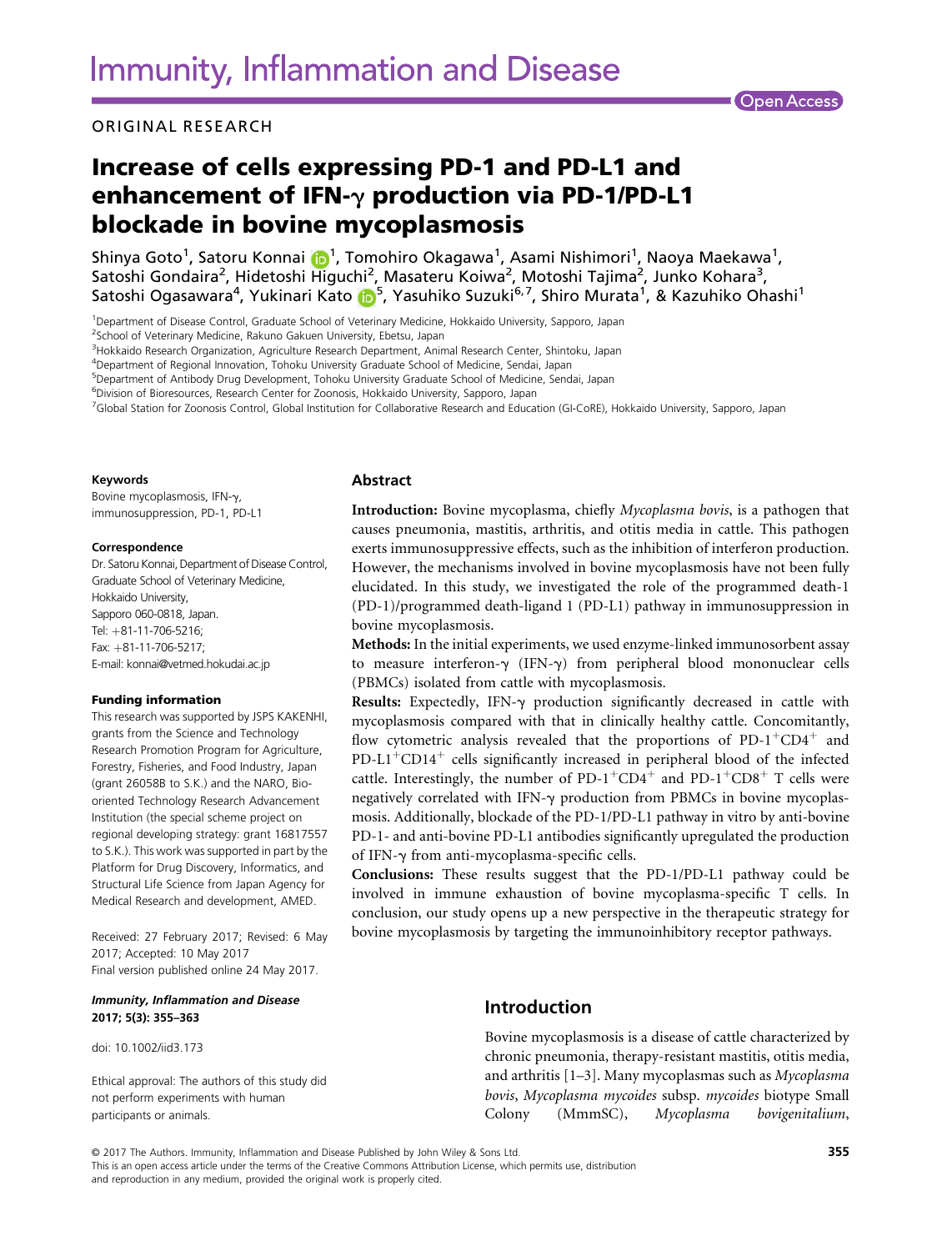Mycoplasma californicum, are known to have pathogenicity against cattle [2–4]. In recent years, outbreaks of such diseases, especially of those caused by M. bovis, have been frequently reported worldwide, including in Japan, and have had significant economic impacts on the cattle industry [2, 3, 5, 6]. Once clinical symptoms develop, it is difficult to completely cure the disease, resulting in calf mortality, weight loss in surviving calves, and decreased milk production in dairy cows [1–3]. In addition, there are no effective vaccines against bovine mycoplasmas except for MmmSC; therefore, it is difficult to control this infection [4]. Thus, there is a critical need to develop improved preventative and therapeutic strategies for this disease.

This pathogen exerts several immunosuppressive effects in vitro, such as inhibition of bovine peripheral blood mononuclear cell (PBMC) proliferation, induction of bovine lymphocyte apoptosis, and delay of bovine monocyte apoptosis, along with suppression of interferon (IFN)- $\gamma$  and tumor necrosis factor (TNF)- $\alpha$  production [7–9]. These characteristics could be associated with disease progression of bovine mycoplasmosis. However, immunosuppression mechanisms involved in bovine mycoplasmosis have not yet been fully elucidated.

Dysfunction of antigen-specific T cells called T-cell exhaustion has been shown to be involved in immunosuppression during various chronic infections [10–12]. Exhausted T cells lose their effector functions and are phenotypically characterized by the surface expression of immunoinhibitory receptors such as programmed death 1 (PD-1) [10]. PD-1 is expressed on the surface of activated lymphocytes, and PD-ligand 1 (PD-L1), a ligand for PD-1, is expressed widely on several cells including activated lymphocytes, dendritic cells, and monocytes. Binding of PD-1 to PD-L1 transmits inhibitory signals into cells, subsequently exhausts T cell signaling, and induces immunosuppression [10]. Recent studies have indicated the PD-1/PD-L1 interactions have been closely associated with the inhibition of chronically activated pathogen-specific T cells and induction of T-cell exhaustion [11–14].

Previous studies on chronic bovine infections, such as bovine leukemia virus infection, Johne's disease, and bovine anaplasmosis, revealed that the upregulation of bovine PD-1 and other immunoinhibitory receptors on T cells was closely associated with the exhaustion of T-cell responses and disease progression [15–20]. Moreover, blockade of the PD-1/PD-L1 pathway reactivated T-cell functions such as proliferation and cytokine production in vitro

[15, 17–20]. However, the expression of PD-1/PD-L1 and their functions in bovine mycoplasmosis have not been investigated. In the present study, we determined whether the PD-1/PD-L1 pathway downregulates M. bovis-specific T-cell responses during bovine mycoplasmosis. In these analyses, PD-1/PD-L1-expressing immunocytes increased in the peripheral blood of bovine mycoplasma-infected cattle. Increased PD-1-expressing T cells were associated with decreased IFN- $\gamma$  production from bovine PBMCs. Furthermore, in vitro blockade using anti-PD-1 monoclonal antibodies (mAbs) or anti-PD-L1 mAbs restored IFN-g production from PBMCs stimulated by M. bovis antigens. The present data indicate that exhausted T cells induced by PD-1/PD-L1 interactions could contribute to the immunosuppression of bovine mycoplasmosis and suggest that PD-1 and PD-L1 are molecular targets for the control of bovine mycoplasma-specific T-cell responses.

# Materials and Methods

#### Bovine samples and cell preparation

Peripheral blood samples of cattle with clinical symptoms were obtained from adult Holstein-breed cattle in Hokkaido, Japan. Cattle infected with M. bovis were clinically and microbiologically diagnosed at the Animal Medical Center, School of Veterinary Medicine, Rakuno Gakuen University, in 2016. The symptoms of the infected cattle were pneumonia, arthritis, and otitis media. M. bovis infection was confirmed with PCR by using clinical samples as previously described [21]. Control blood samples were collected from clinically healthy cattle with no history of mycoplasmosis maintained at the Field Science Center for Northern Biosphere, Hokkaido University, or at dairy farms in Hokkaido. All of control cattle were serologically negative for M. bovis infection by using enzyme-linked immunosorbent assay (ELISA). Briefly, flat-bottom 96-well plates (Thermo Fisher Scientific, Waltham, MA) were coated with  $100 \mu l$  of solubilized M. bovis (PG45, ATCC 25523, 50 µg/mL in carbonate buffer) as the target antigen at  $37^{\circ}$ C for 17 h. After the plates were four times washed with a wash solution (PBS with 0.1%Tween20), 100  $\mu$ l of serum samples were added on each plate. After  $37^{\circ}$ C for 1 h incubation, plates were three times washed with a TSB-T (PBS with 50 mM Tris, 0.1%BSA and 0.05%Tween20) and incubated with a skim milk (Wako, Osaka, Japan) as protein blocker for 2 h at  $37^{\circ}$ C. After three times washed with a TSB-T, protein-G conjugated horseradish peroxidase (Rockland, ME) were added to the wells and incubated 1h at  $37^{\circ}$ C. After three times washed with a TSB-T, 3-ethylbenzothiazolin-6 sulfonic Acid (ABTS; Sera care, USA) were added to the wells and measured 415 nm optical density (OD) using plate reader (iMark<sup>TM</sup> Microplate Absorbance Reader, Bio-Rad, Hercules, CA). Bovine PBMCs were purified from blood samples with density gradient centrifugation on Percoll (GE Healthcare, Buckinghamshire, UK).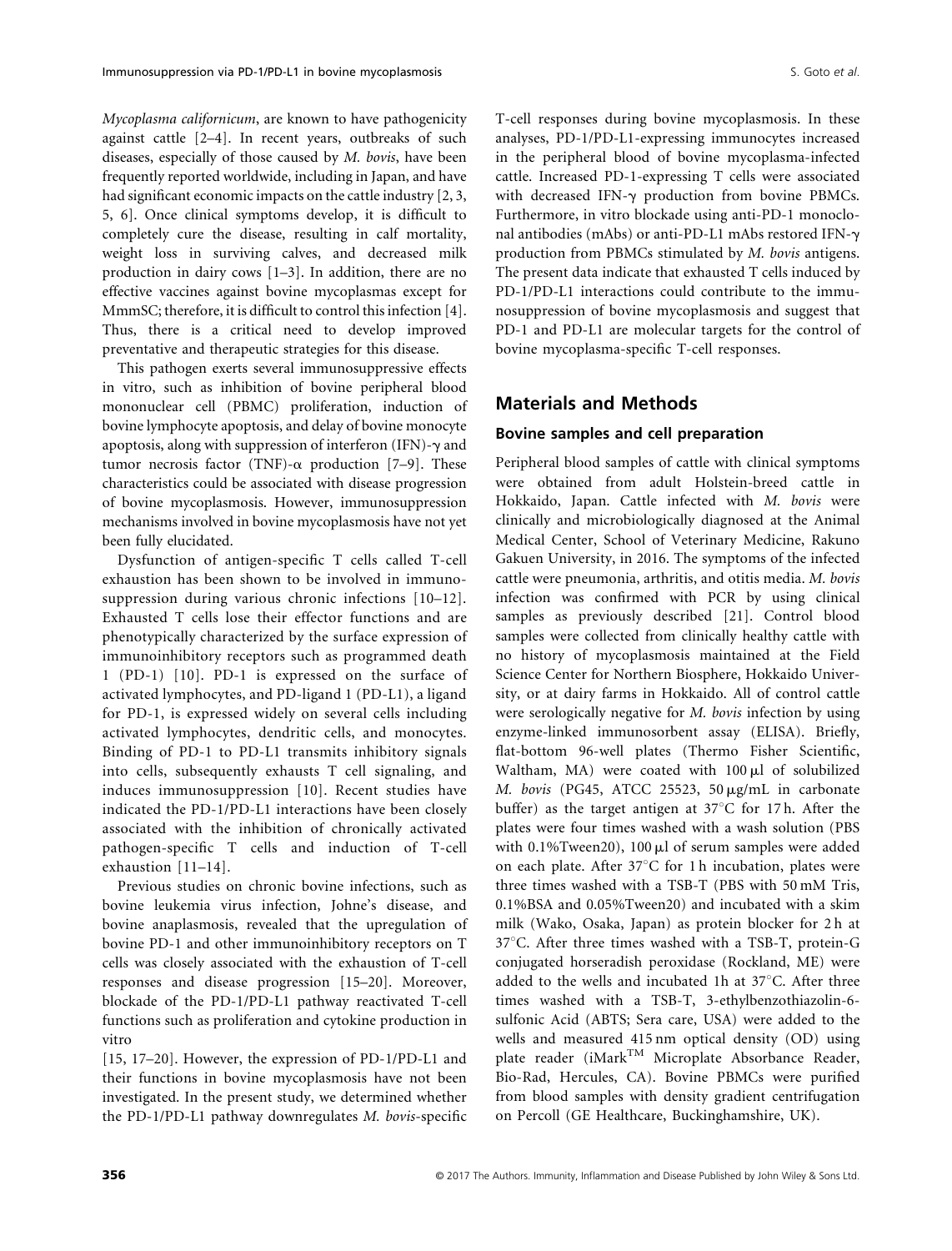#### IFN- $\gamma$  assay

To examine the decrease in IFN- $\gamma$  production in bovine mycoplasmosis, purified PBMCs were incubated with antibovine CD3 antibody (2 µg/mL; MM1A, Washington State University Monoclonal Antibody Center, Pullman, WA) and anti-bovine CD28 antibody  $(2 \mu g/mL; CC220, Bio-Rad)$  in RPMI 1640 medium (Sigma–Aldrich, St. Louis, MO) containing 10% fetal calf serum (FCS; Thermo Fisher Scientific) and 100 IU/mL penicillin, 100  $\mu$ g/mL streptomycin, and 2 mM L-glutamine (Thermo Fisher Scientific) at  $37^{\circ}$ C under 5% CO<sub>2</sub> for 5 days. Collected culture supernatants were assayed for IFN- $\gamma$  using an ELISA kit (Mabtech, Nacka Strand, Sweden), in accordance with the manufacturer's instructions. Data are presented as means of duplicate samples.

#### Flow cytometric analysis of PD-1 and PD-L1

To examine the expression levels of PD-1 and PD-L1 in bovine mycoplasmosis, purified PBMCs were analyzed with flow cytometry. PBMCs were isolated from blood and incubated in PBS containing 10% goat serum (Sigma– Aldrich) at room temperature for 15 min to prevent nonspecific reactions. Cells were then washed and stained with anti- bovine PD-1 mAb (5D2, rat IgG2a; 15) or rat IgG2a isotype control (R35-95, BD Biosciences, San Jose, CA) for 30 min at room temperature. After being washed with PBS containing 1% bovine serum albumin (BSA) (Sigma–Aldrich), cells were stained with FITC-conjugated anti-CD4 mAb (CC8, Bio-Rad), R-PE-conjugated anti-CD8 mAb (CC63, Bio-Rad), PerCp/Cy5.5-conjugated anti-CD3 mAb (MM1A, Washington State University Monoclonal Antibody Center), PE/Cy7-conjugated anti-IgM mAb (IL-A30, Bio-Rad), and APC-conjugated anti-rat immunoglobulin antibody (Southern Biotech, Birmingham, AL) antibody conjugates for 30 min at room temperature. Before the staining, MM1A and IL-A30 were conjugated with PerCp/Cy5.5 and PE/Cy7, respectively, using Lightning-Link conjugation kits (Innova Biosciences, Cambridge, UK). Stained cells were then washed and immediately analyzed using FACS Verse (BD Biosciences) and FCS Express 4 (De Novo Software, Glendale, CA). To detect PD-L1-expressing cells, PBMCs were blocked with PBS containing 10% goat serum and washed and stained with anti-bovine PD-L1 mAb (4G12, rat IgG2a; 20) or rat IgG2a isotype control (R35-95, BD Biosciences) in the presence of anti-CD11b mAb (CC126, mouse IgG2b, Bio-Rad) for 30 min at room temperature. After washing with PBS containing 1% BSA, cells were stained with APC-Cy7-conjugated anti-CD14 mAb (CAM36A: Washington State University Monoclonal Antibody Center) using the Lightning-Link APC-Cy7

tandem conjugation kit (Innova Biosciences), APCconjugated anti-rat immunoglobulin antibody (Southern Biotech), and FITC-conjugated anti-mouse IgG2b antibody (Beckman Coulter, Fullerton, CA) antibody conjugates for 30 min at room temperature. Cells were then washed and immediately analyzed using FACS Verse (BD Biosciences) and FCS Express 4 (De Novo Software) as above.

#### Blockade assay

To investigate the influence of PD-1/PD-L1 blockade, PBMCs were incubated with  $10 \mu g/mL$  anti-bovine PD-1 mAb (5D2; 15) or anti-bovine PD-L1 mAb (4G12; 20) in the presence of 1.5  $\mu$ g/mL heat-killed *M. bovis* (PG45, ATCC 25523). Rat IgG (Sigma–Aldrich) was used as a control antibody. All antibodies used in blockade assay were suspended in endotoxin-free sterile PBS (Wako) without azide. PBMC cultures were grown in 96-well plates (Corning, Inc., Corning, NY) at  $37^{\circ}$ C with 5% CO<sub>2</sub> for 5 days. Subsequently, culture supernatants were harvested from individual wells and were tested for a bovine IFN- $\gamma$ ELISA (Mabtech) as described above.

# **Statistics**

Differences were identified using Wilcoxon's matched pairs test and Spearman's rank test. Steel–dwass test was used to compare the expression of PD-1 and PD-L1 among types of mycoplasmosis with different clinical symptoms. All statistical tests were performed using the statistical analysis program MEPHAS [\(http://www.gen-info.osaka-u.ac.jp/](http://www.gen-info.osaka-u.ac.jp/MEPHAS/) [MEPHAS/\)](http://www.gen-info.osaka-u.ac.jp/MEPHAS/). P values of  $< 0.05$  were considered significant.

# Results

# Reduction in the IFN- $\gamma$  production in bovine mycoplasmosis

The median IFN- $\gamma$  in supernatant of cultivated PBMCs that were stimulated with anti-CD3 and anti-CD28 antibodies in the cattle with mycoplasmosis was significantly lower than that in the healthy cattle  $(P < 0.01)$ (Fig. 1). No significant differences were observed in IFN- $\gamma$ production among the different clinical symptoms (pneumonia, arthritis, and otitis media) in the M. bovis-infected cattle (data not shown).

### Upregulation of PD-1/PD-L1 expression in bovine mycoplasmosis

To investigate PD-1 expression in bovine mycoplasmosis, we examined the proportions of  $PD-1^+$  cells among PBMCs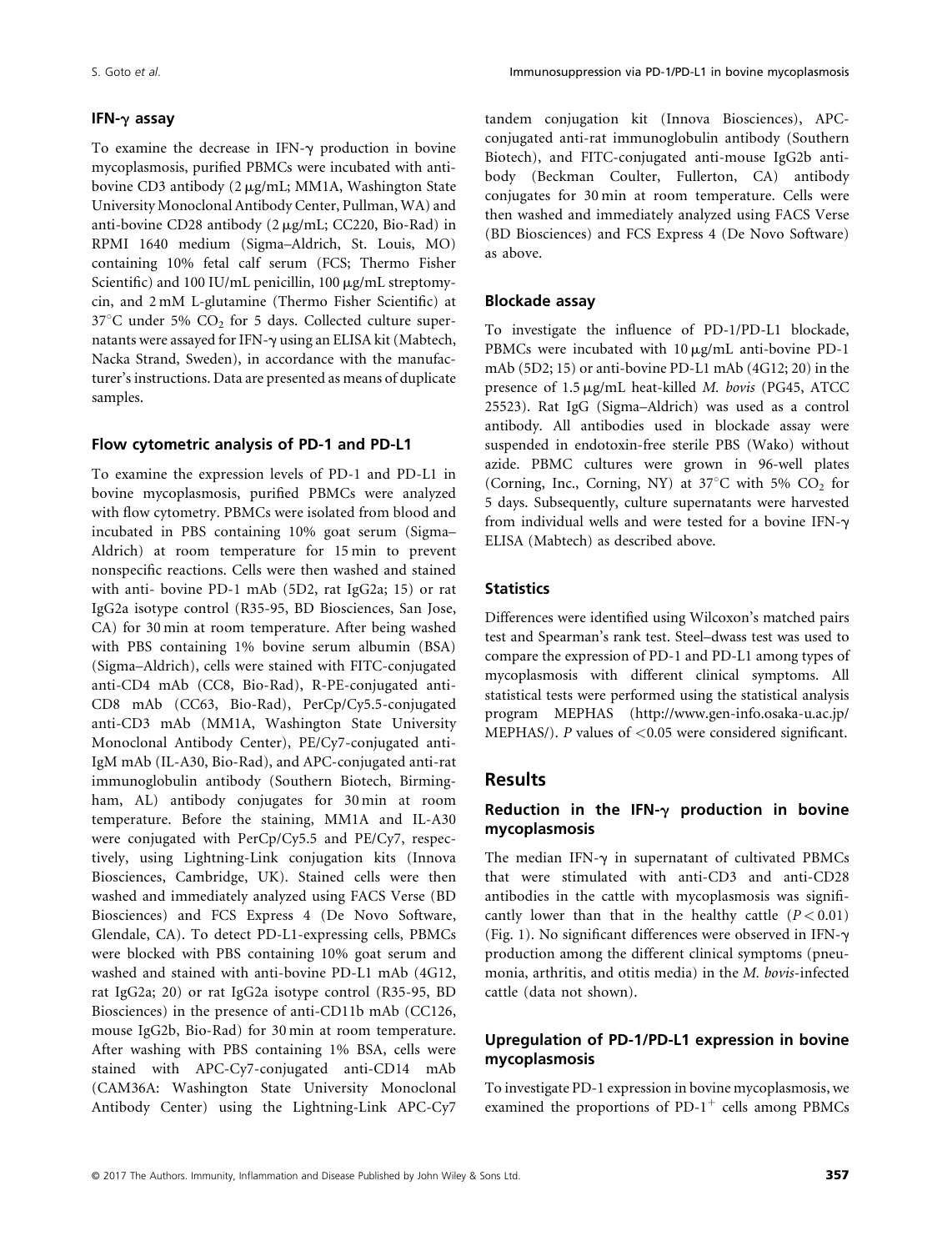### anti-CD3 & anti CD28 antibody stimulation



Figure 1. IFN- $\gamma$  production in bovine mycoplasmosis. IFN- $\gamma$  production was determined in supernatant of the PBMCs culture from mycoplasmosis-afflicted and healthy control Holstein cattle by ELISA assay. PBMCs were incubated with the combination of anti-bovine CD3 and antibovine CD28 antibodies. Each line indicates the median production in each group.

freshly isolated from M. bovis-infected cattle with pneumonia, arthritis, or otitis media. The median proportion of PD- $1<sup>+</sup>CD4<sup>+</sup>$  (Fig. 2A) among PBMCs isolated from cattle with mycoplasmosis were higher than those from healthy control cattle. In addition to this, there was approaching significance difference in proportion of PD-1<sup>+</sup>CD8<sup>+</sup> T cells between M. *bovis*-infected cattle and control cattle  $(P = 0.051)$  (Fig. 2B). Similarly, the median proportion of PD-L1<sup>+</sup>CD11b<sup>+</sup>CD14<sup>+</sup> cells was higher in cattle with mycoplasmosis than in control cattle  $(P < 0.05)$  (Fig. 2C). No significant differences were observed in PD-1 and PD-L1 expressions among the types of mycoplasmosis with different clinical symptoms in the M. bovis-infected cattle, although all of the median proportions of PD-1<sup>+</sup>CD4<sup>+</sup> (Fig. 3A), PD-1<sup>+</sup>CD8<sup>+</sup> (Fig. 3B), and PD-L1<sup>+</sup>CD11b<sup>+</sup>CD14<sup>+</sup> cells (Fig. 3C) were higher than those of healthy control cattle. Interestingly, the increases in the proportion of PD-1<sup>+</sup>CD4<sup>+</sup> and PD-1<sup>+</sup>CD8<sup>+</sup> T cells negatively correlated with IFN- $\gamma$  production from PBMCs in infected cattle (Fig. 4A and B).

# Reactivation of IFN- $\gamma$  production by PD-1/PD-L1 blockade

To test the effect of the PD-1/PD-L1 blockade on M. bovisspecific immune response, PBMCs from M. bovis-infected cattle were cultivated in the presence of heat-killed M. bovis together with anti-PD-1, anti-PD-L1, or an isotype control antibody. IFN- $\gamma$  production was significantly augmented in cells treated with the anti-PD-1 antibody compared with those treated with the control antibody (Fig. 5A). Similarly, the blockade by anti-PD-L1 antibody also enhanced IFN-g production from PBMCs stimulated with  $M.$  bovis (Fig. 5B).

# **Discussion**

During chronic infection, pathogens evade host immune responses and persist after the effector phase [22, 23], leading to persistent antigen stimulation and progressive T-cell dysfunction known as T-cell exhaustion [10]. Exhausted T cells are controlled by the immunoinhibitory receptor PD-1 on the cell surface via T-cell inhibitory signals that follow crosslinking to the ligand PD-L1 [13]. Previous studies revealed that the expression of PD-1 was upregulated on exhausted T cells in various bovine chronic infections such as bovine leukemia virus infection, Johne's disease, and bovine anaplasmosis [15–17]. T cells expressing these receptors show low effector functions and allow chronic pathogens to establish persistent infection. Therefore, T-cell exhaustion is regarded as the common mechanism of immune evasion in chronic infections.

In bovine mycoplasmosis, it is well-known that pathogens, chiefly M. bovis, exert immunosuppressive effects in vitro [7–9]. Because of these characteristics, it is suspected that this disease develops to chronic progression and, especially during lung infection, allows to establish coinfection with other bacteria and other pathogens such as viruses [2]. However, the mechanisms involved in bovine mycoplasmosis have not yet been fully elucidated. In this study, we investigated the role of the PD-1/PD-L1 pathway in immunosuppression in cattle infected with bovine mycoplasma.

IFN- $\gamma$  is a Th1 cytokine mediating a cellular immune response by promoting the activation and proliferation of macrophages. In contagious bovine pleuropneumonia caused by MmmSC, a positive correlation between the number of MmmSC-specific IFN- $\gamma$ -secreting CD4<sup>+</sup> T cells and the recovery from the disease was identified [24, 25]. Therefore, IFN- $\gamma$  production might be important for protection against bovine mycoplasmosis. In the current study, M. bovis-specific IFN- $\gamma$  production from PBMCs decreased in cattle with bovine mycoplasmosis compared with that healthy control cattle. This suggested that the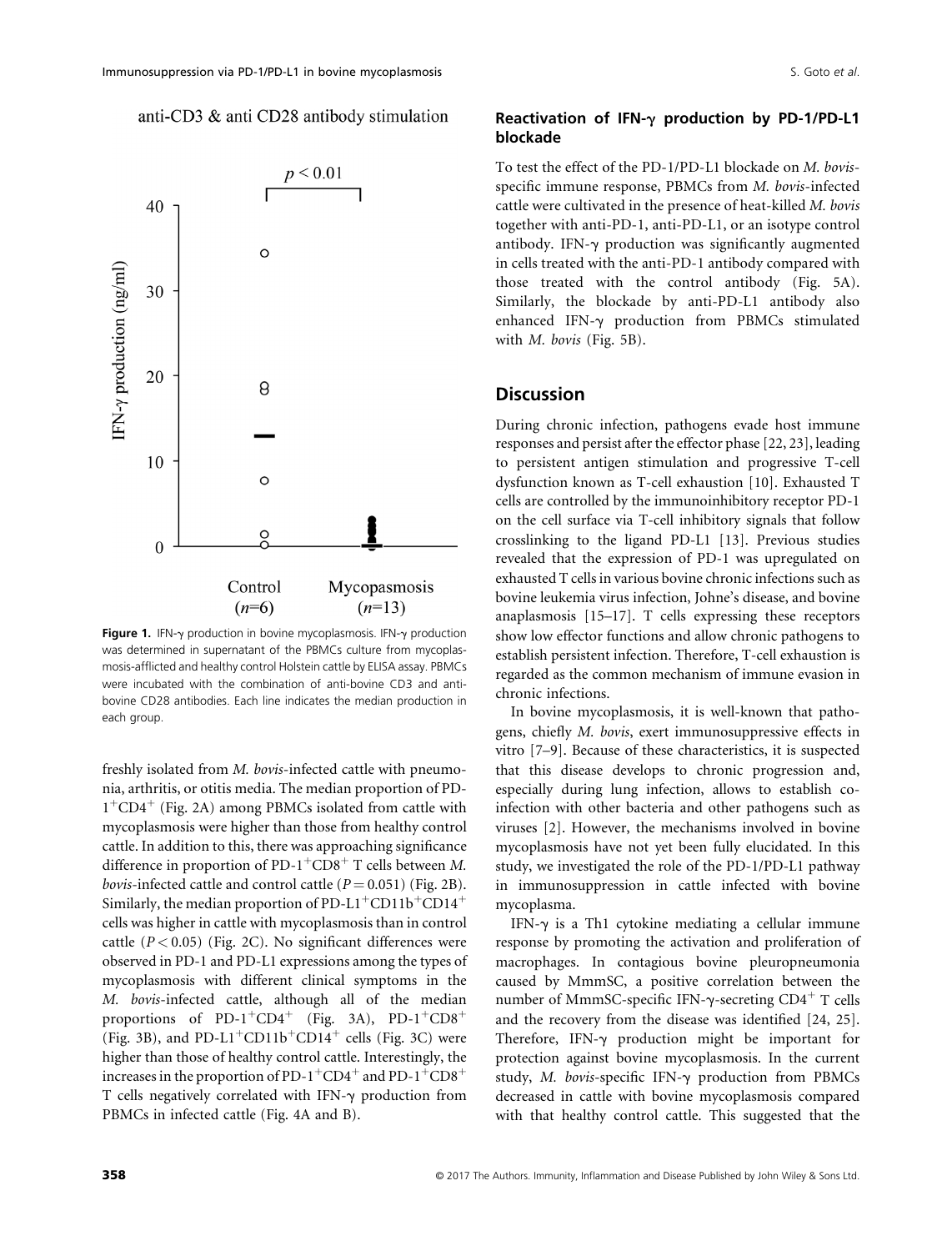

Figure 2. Expression analysis of PD-1 and PD-L1 in bovine mycoplasmosis. Flow cytometric analysis of the PD-1 expression on CD4<sup>+</sup> T cells (A), CD8<sup>+</sup> T cells (B), and PD-L1 expression on CD11b<sup>+</sup>CD14<sup>+</sup> monocytes (C) in PBMCs from cattle with mycoplasmosis and healthy control cattle. Each line indicates the median percentage in each group.

immune response against M. bovis might not be effective during bovine mycoplasmosis.

In the present study, PD-L1 expression on  $CD14<sup>+</sup>CD11b<sup>+</sup>$  monocytes and PD-1 expression on  $CD4<sup>+</sup>$  T cells was found to be upregulated in bovine mycoplasmosis. We also compared PD-1 or PD-L1 expression among different conditions of bovine mycoplasmosis. There were no significant differences among the different conditions, but the proportions of PD-1- or

PD-L1-expressing cells in all conditions increased compared with those in healthy cattle. Moreover, lower proportions of circulating PD-1<sup>+</sup> cells strongly correlated with increased IFN- $\gamma$  levels. This indicates that decreased levels of IFN- $\gamma$  during the progression of bovine mycoplasmosis could be due to the increased number of PD-1<sup>+</sup> cells. These results suggest that the PD-1/PD-L1 pathway could be involved in immune exhaustion of bovine mycoplasma-specific T cells.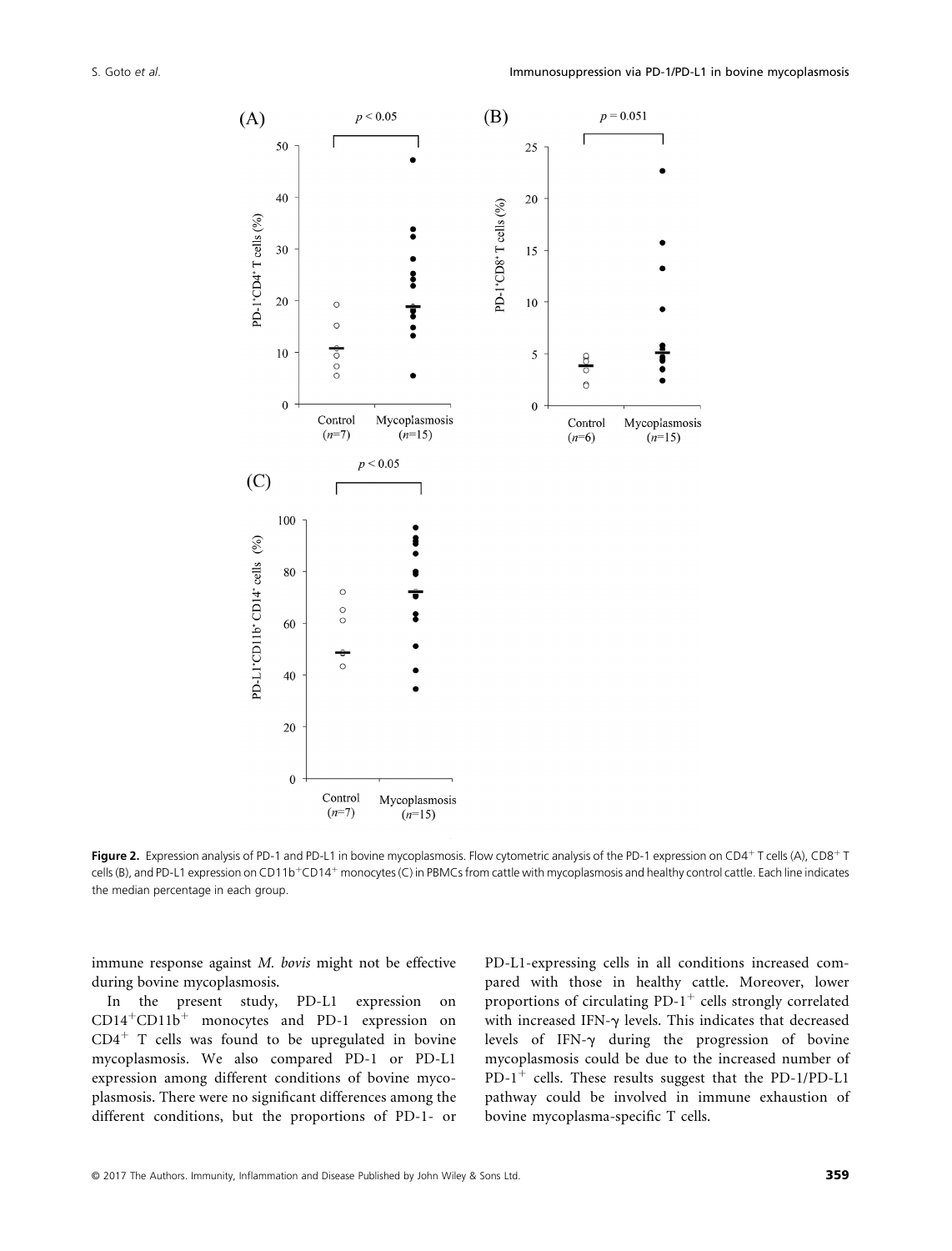

Figure 3. Comparative analysis of PD-1 and PD-L1 expression among bovine mycoplasmosis cases with different symptoms. PBMCs from M. bovisinfected cattle with otitis media ( $n = 7$ ), pneumonia ( $n = 2$ ), and arthritis ( $n = 8$ ) were analyzed.

In chronic infections, the expression of PD-1 is induced by continuous antigen presentation and T-cell receptor stimulation [10, 13]. Thus, PD-1 was hypothesized to be upregulated on M. bovis antigen-specific T cells, causing effector function loss in these cells.

The mechanism of PD-L1 upregulation during bovine mycoplasmosis remains unknown. In HIV models, the cytokine microenvironment was proposed as one of the mechanisms by which PD-L1 expression is elevated [26]. This hypothesis might contribute to understanding the mechanism of PD-L1 upregulation during mycoplasmosis, considering the changes in the cytokine microenvironment [27–29]. Nevertheless, further elucidation of the mechanism underlying the elevation of PD-L1 expression is



Figure 4. Negative correlation between the proportion of PD-1<sup>+</sup> T cells and IFN-y production. IFN-y production in cattle with mycoplasmosis corresponds to that in Figure 1A ( $n = 15$ ). Correlation statistics were analyzed using Spearman's correlation.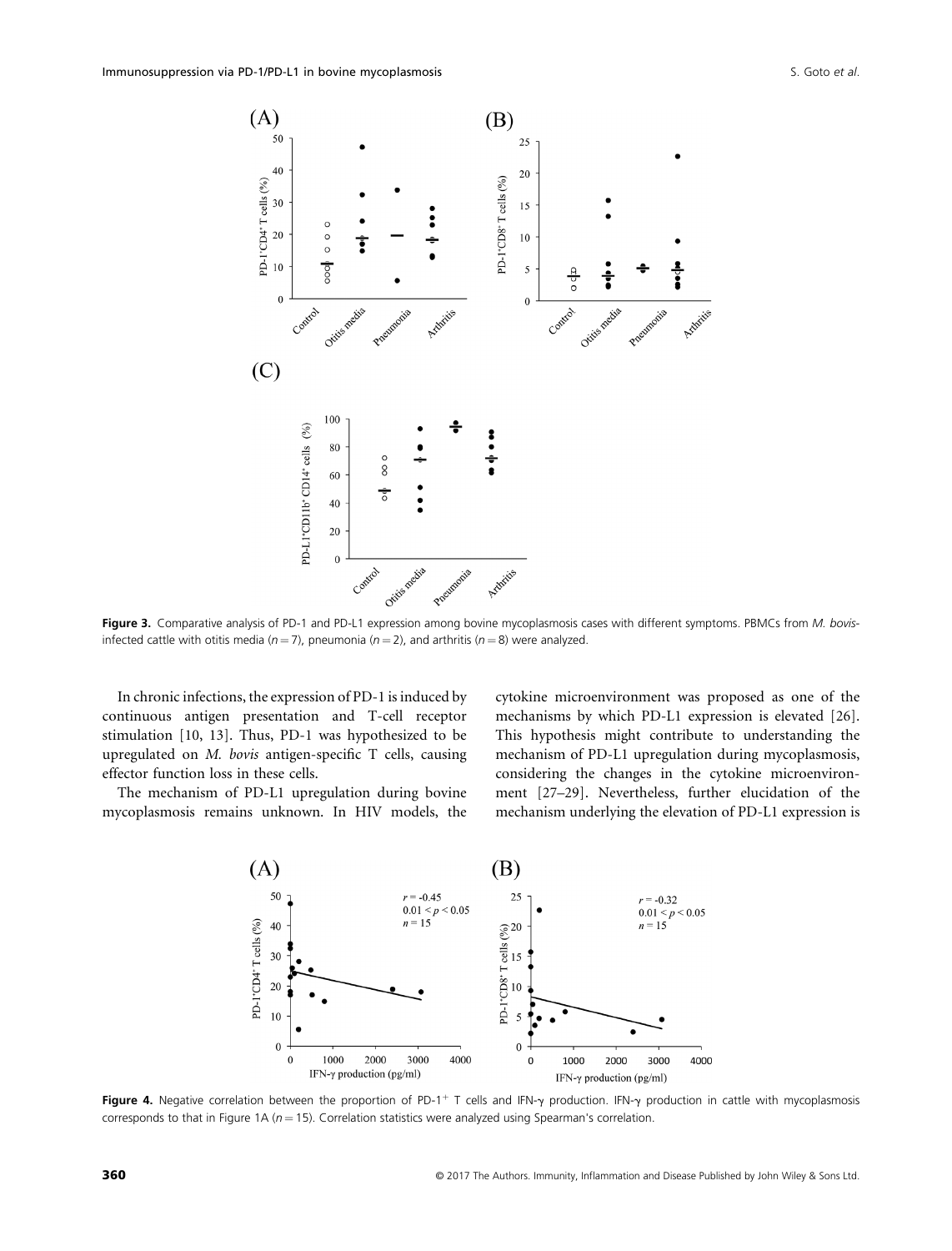#### Heat-killed M. bovis stimulation



Figure 5. Enhancement of IFN-y production by anti-PD-1 and anti-PD-L1 mAbs in PBMCs from cattle with mycoplasmosis. PBMCs were cultivated with rat IgG control, anti-PD-1 mAb (A: 20 μg/mL), or anti-PD-L1 mAb (Β: 20 μg/mL) in the presence of heat-killed M. bovis. IFN-y production was measured by ELISA assay. Statistical comparisons between rat IgG control and blocking mAb were performed using Wilcoxon's matched-pairs test.

warranted to obtain a comprehensive understanding of cell signaling pathways involved in the modulation of host immune responses.

In vitro blockade assays of PD-1/PD-L1 pathway in PBMCs showed that blockade with anti-PD-1 and anti-PD-L1 mAbs efficiently reactivated the M. bovis-specific IFN- $\gamma$  response. It is noteworthy that the blockade of the PD-1/PD-L1 pathway restored anti-mycoplasma immune functions in vitro. The results obtained in this study were consistent with those in other bovine diseases, such as bovine leukemia virus (BLV) infection, Johne's disease, and bovine anaplasmosis [15, 17, 18].

For use in humans, PD-1/PD-L1 pathway-targeting biopharmaceuticals have been successively developed. Recently, we established an anti-bovine PD-L1 rat-bovine chimeric antibody, and clinical study was conducted in BLV infection. Interestingly, the tested calf indicated that the proliferation of anti-BLV-specific  $CD4^+$  T cells was increased by the chimeric antibody inoculation, while BLV provirus loads were significantly reduced, clearly demonstrating that this treatment induced antivirus activities [30]. The current results also suggest that blockade of the PD-1/ PD-L1 pathway might be an effective method for controlling bovine mycoplasmosis.

Here, we examined M. bovis-specific IFN- $\gamma$  production as a key response of Th1-mediated immunity and described novel mechanisms of T-cell exhaustion mediated by immunoinhibitory receptors in bovine mycoplasmosis. However, additional studies are required to determine multiple effects of blocking mAbs during the rejuvenation of T-cell exhaustion. Specifically, measurements of other Th1 cytokines, such as TNF- $\alpha$ , interleukin (IL)-2, and IL-12, and of T-cell proliferation and cytotoxic activity may reveal

further aspects of T-cell exhaustion in bovine mycoplasmosis. The present findings may contribute to the development of novel strategies for manipulating bovine mycoplasmaspecific T-cell responses to prevent disease progression.

# Acknowledgments

We are grateful to Dr. Hideyuki Takahashi, Dr. Yasuyuki Mori, and Dr. Tomio Ibayashi for their valuable advice and discussions.

# Authors' Contributions

SiG and SK performed all of the experiments, analyzed the data, and drafted the manuscript. SK participated in the experimental design, analyzed data, and helped to draft the manuscript. TO, AN, and NM participated in some experiments and sample collection. MK, MT, and JK participated in sample collection. SaG, HH, and SM assisted with data analysis and provided overall guidance for the studies. SO, YK, YS, and KO supervised the study and reviewed the manuscript. All authors read and approved the final manuscript.

# Conflict of Interest

None declared.

#### References

1. Gagea, M. I., K. G. Bateman, R. A. Shanahan, T. van Dreumel, B. J. McEwen, S. Carman, M. Archambault, and J. L. Caswell. 2006. Naturally occurring Mycoplasma bovis-associated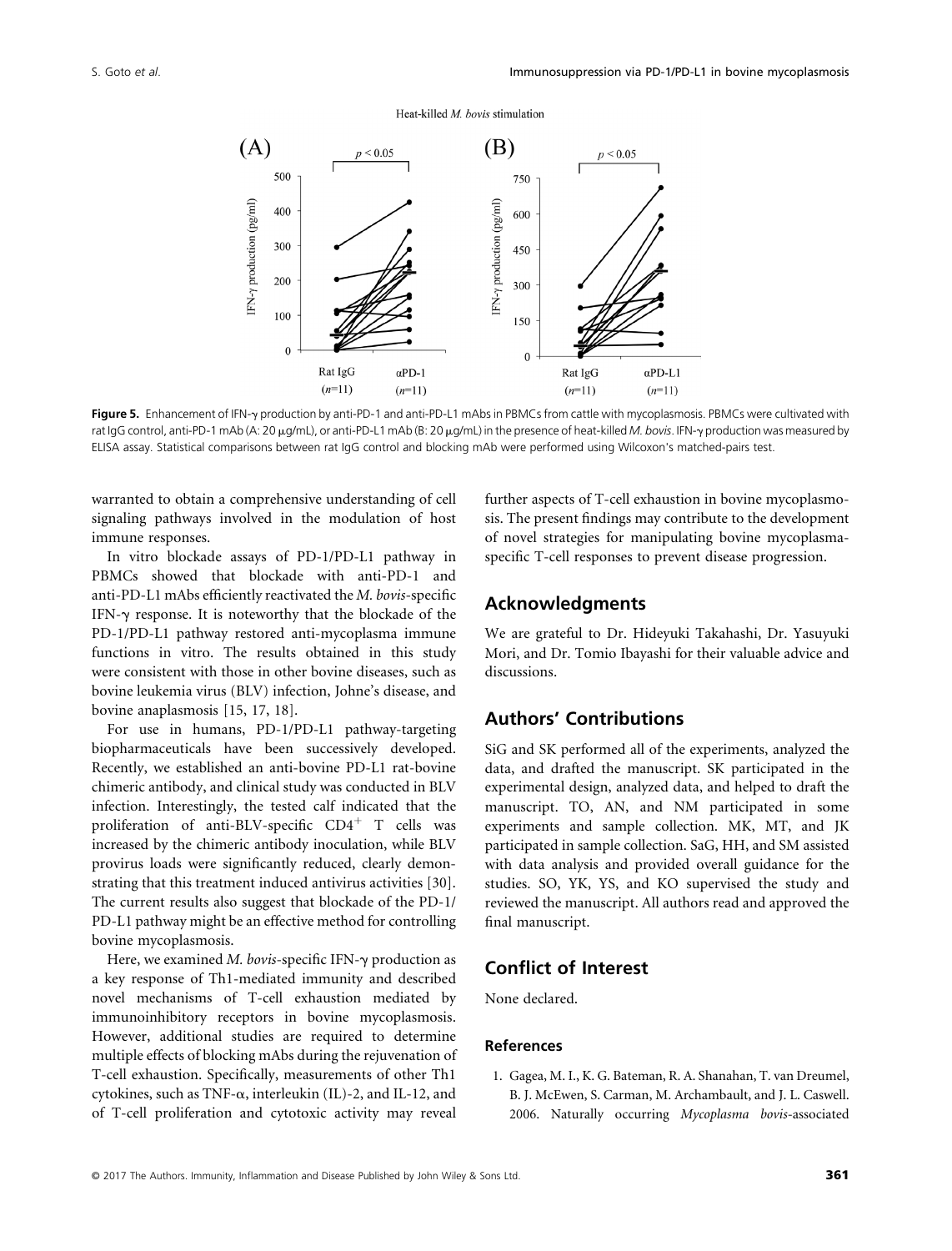pneumonia and polyarthritis in feedlot beef calves. J. Vet. Diagn. Invest. 18:29–40.

- 2. Caswell, J. L., K. G. Bateman, H. Y. Cai, and F. Castillo-Alcala. 2010. Mycoplasma bovis in respiratory disease of feedlot cattle. Vet. Clin. North Am. Food Anim. Pract. 26:365–379.
- 3. Fox, L. K. 2012. Mycoplasma mastitis: causes, transmission, and control. Vet. Clin. North Am. Food Anim. Pract. 28:225–237.
- 4. Manual of Diagnostic Tests Vaccines for Terrestrial Animals, Part 2, Sect 2.4, Chapter 2.4.8. Office International des Epizooties, Paris. 2014. [http://www.oie.int/en/international](http://www.oie.int/en/international-standard-setting/terrestrial-manual/access-online/)[standard-setting/terrestrial-manual/access-online/](http://www.oie.int/en/international-standard-setting/terrestrial-manual/access-online/)
- 5. Higuchi, H., H. Iwano, S. Gondaira, K. Kawai, and H. Nagahata. 2011. Prevalence of Mycoplasma species in bulk tank milk in Japan. Vet. Rec. 169:442.
- 6. Hata, E., K. Suzuki, H. Hanyu, M. Itoh, H. Higuchi, and H. Kobayashi. 2014. Molecular epidemiology of cases of Mycoplasma californicum infection in Japan. Appl. Environ. Microbiol. 80:7717–7724.
- 7. Vanden Bush, T. J. and R. F. Rosenbusch. 2002. Mycoplasma bovis induces apoptosis of bovine lymphocytes. FEMS Immunol. Med. Microbiol. 32:97–103.
- 8. Van der Merwe, J., T. Prysliak, and J. Perez-Casal. 2010. Invasion of bovine peripheral blood mononuclear cells and erythrocytes by Mycoplasma bovis. Infect. Immun. 78:4570–4578.
- 9. Mulongo, M., T. Prysliak, E. Scruten, S. Napper, and J. Perez-Casal. 2014. In vitro infection of bovine monocytes with Mycoplasma bovis delays apoptosis and suppresses production of gamma interferon and tumor necrosis factor alpha but not interleukin-10. Infect. Immun. 82:62–71.
- 10. Wherry, E. J. 2011. T cell exhaustion. Nat. Immunol. 12:492–499.
- 11. Blackburn, S. D., H. Shin, W. N. Haining, T. Zou, C. J. Workman, A. Polley, M. R. Betts, G. J. Freeman, D. A. A. Vignali, and E. J. Wherry. 2009. Coregulation of  $CD8<sup>+</sup>$  T cell exhaustion by multiple inhibitory receptors during chronic viral infection. Nat. Immunol. 10:29–37.
- 12. Khaitan, A., and D. Unutmaz. 2011. Revisiting immune exhaustion during HIV infection. Curr. HIV/AIDS Rep. 8:4–11
- 13. Kamphorst, A., and R. Ahmed. 2013. Manipulating the PD-1 pathway to improve immunity. Curr. Opin. Immunol. 25:381–388.
- 14. Sierro, S., P. Romero, and D. E. Speiser. 2011. The CD4-like molecule LAG-3, biology and therapeutic applications. Expert Opin. Ther. Targets 15:91–101.
- 15. Ikebuchi, R., S. Konnai, T. Okagawa, K. Yokoyama, C. Nakajima, Y. Suzuki, S. Murata, and K. Ohashi. 2013. Blockade of bovine PD-1 increases T cell function and inhibits bovine leukemia virus expression in B cells in vitro. Vet. Res. 44:59.
- 16. Konnai, S., S. Suzuki, T. Shirai, R. Ikebuchi, T. Okagawa, Y. Sunden, C. N. Mingala, M. Onuma, S. Murata, and K. Ohashi. 2013. Enhanced expression of LAG-3 on lymphocyte subpopulations from persistently lymphocytotic cattle infected with bovine leukemia virus. Comp. Immunol. Microbiol. Infect. Dis. 36:63–69.
- 17. Okagawa, T., S. Konnai, A. Nishimori, R. Ikebuchi, S. Mizorogi, R. Nagata, S. Kawaji, S. Tanaka, Y. Kagawa, S. Murata, et al. 2016. Bovine immunoinhibitory receptors contribute to the suppression of Mycobacterium avium subsp. paratuberculosis-specific T-cell responses. Infect. Immun. 84:77–89.
- 18. Okagawa, T., S. Konnai, J. R. Deringer, M. W. Ueti, G. A. Scoles, S. Murata, K. Ohashi, and W. C. Brown. 2016. Cooperation of PD-1 and LAG-3 contributes to T-cell exhaustion in anaplasma marginale-infected cattle. Infect. Immun. 84:2779–2790.
- 19. Ikebuchi, R., S. Konnai, T. Shirai, Y. Sunden, S. Murata, M. Onuma, and K. Ohashi. 2011. Increase of cells expressing PD-L1 in bovine leukemia virus infection and enhancement of anti-viral immune responses in vitro via PD-L1 blockade. Vet. Res. 42:103.
- 20. Ikebuchi, R., S. Konnai, T. Okagawa, K. Yokoyama, C. Nakajima, Y. Suzuki, S. Murata, and K. Ohashi. 2014. Influence of PD-L1 cross-linking on cell death in PD-L1 expressing cell lines and bovine lymphocytes. Immunology 142:551–561.
- 21. Higuchi, H., H. Iwano, K. Kawai, T. Ohta, T. Obayashi, K. Hirose, N. Ito, H. Yokota, Y. Tamura, and H. Nagahata. 2011. A simplified PCR assay for fast and easy mycoplasma mastitis screening in dairy cattle. J. Vet. Sci. 12:191–193.
- 22. Finlay, B. B., and G. McFadden. 2006. Anti-immunology: evasion of the host immune system by bacterial and viral pathogens. Cell 124:767–782.
- 23. Klenerman, P., and A. Hill. 2005. T cells and viral persistence: lessons from diverse infections. Nat. Immunol. 6:873–879.
- 24. Dedieu, L., V. Balcer-Rodrigues, A. Yaya, B. Hamadou, O. Cisse, M. Diallo, and M. Niang. 2005. Gamma interferonproducing CD4 T-cells correlate with resistance to Mycoplasma mycoides subsp. mycoides S.C. infection in cattle. Vet. Immunol. Immunopathol. 107:217–233.
- 25. Dedieu, L., V. Balcer-Rodrigues, O. Cisse, M. Diallo, and M. Niang. 2006. Characterisation of the lymph node immune response following Mycoplasma mycoides subsp. mycoides SCinfection in cattle. Vet. Res. 37:579–591.
- 26. Kinter, A. L., E. J. Godbout, J. P. Mcnally, I. Sereti, G. A. Roby, M. A. Shea, and A. S. Fauci. 2008. The common  $\gamma$ -chain cytokines IL-2, IL-7, IL-15, and IL-21 induce the expression of programmed death-1 and its ligands. J. Immunol. 181:6738–6746
- 27. Gondaira, S., H. Higuchi, H. Iwano, K. Nakajima, K. Kawai, S. Hashiguchi, S. Konnai, and H. Nagahata. 2015. Cytokine mRNA profiling and the proliferative response of bovine